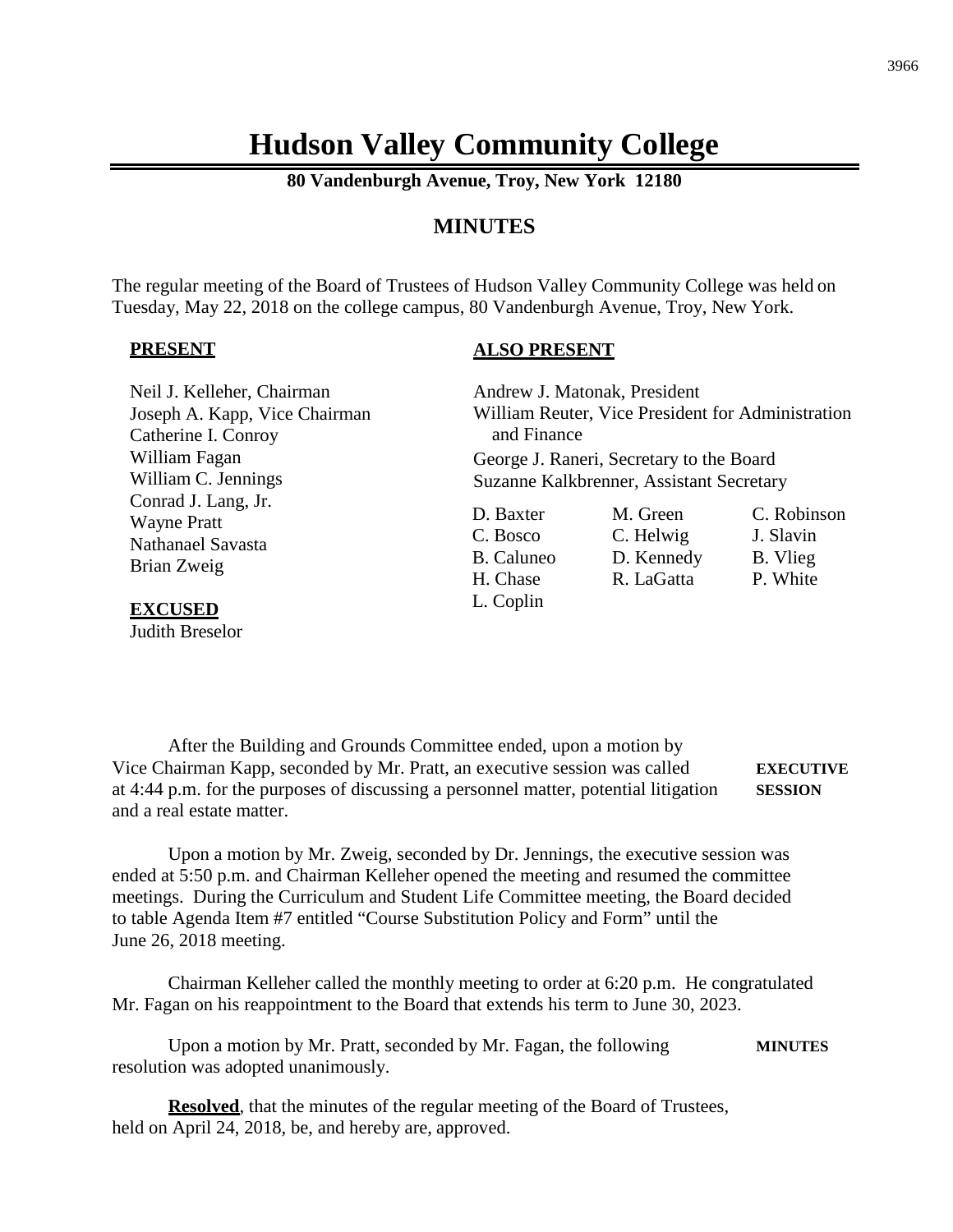Upon a motion by Ms. Conroy, seconded by Vice Chairman Kapp, **APPOINTMENT** the following resolution was adopted unanimously. **OF INTERIM VP**

**Resolved**, that the request to appoint Louis Coplin, Director of Student Life, as Interim Vice President of Enrollment Management and Student Development, with an annual stipend of \$20,000, be, and hereby is, approved. This appointment shall be effective immediately upon approval and the term shall continue until such time as a permanent appointment is made.

Upon a motion by Dr. Jennings, seconded by Mr. Lang, the following **2018 RETIREMENT** resolution was adopted unanimously. **INCENTIVE**

**Resolved,** that the request to approve a 2018 Retirement Incentive Program for all eligible employees who retire with an effective date of retirement during the open period commencing on May 15, 2018 and ending on July 31, 2018, be, and hereby is, approved. The resolution shall read as follows:

#### **RESOLUTION APPROVING A 2018 RETIREMENT INCENTIVE PROGRAM**

**WHEREAS,** The College has proposed providing the benefits of a Retirement Incentive Program for all eligible employees who retire with an effective date of retirement during the open period commencing on May 15, 2018 and ending on July 31, 2018; and

**WHEREAS,** Eligible employees must be a minimum of fifty five (55) years of age with twenty (20) years of consecutive full-time service at Hudson Valley Community College and/or the Educational Opportunity Center, with a combined total of age and service totaling at least eighty (80) years; and

**WHEREAS,** Eligible employees must notify Hudson Valley Community College in writing of their intent to retire no less than twenty one (21) days before the effective date of retirement; and

**WHEREAS,** Eligible employees who retire under this incentive will follow the terms and conditions for retirement in accord with their respective collective bargaining agreements, including but not limited to the requirements for sick bank creation and accrued leave payouts; and

**WHEREAS,** The 2018 Retirement Incentive Program will consist of a one-time payout of one half (1/2) of the employee's 2017/2018 annual salary (no overtime, overload, stipends or additional earnings) up to a maximum of \$45,000, which may be paid by separate check OR added to an account (sick bank) for the purpose of payment of insurance premiums during retirement; and

**WHEREAS,** Hudson Valley Community College will distribute allocated funds on a first-come, first serve basis based on date of written notification to the President of irrevocable intent to retire; and

**WHEREAS,** Hudson Valley Community College has executed individual Memorandums of Agreements with each of the college's six unions outlining the parameters of the retirement incentive; now, therefore, be it

**PROGRAM**

# 3967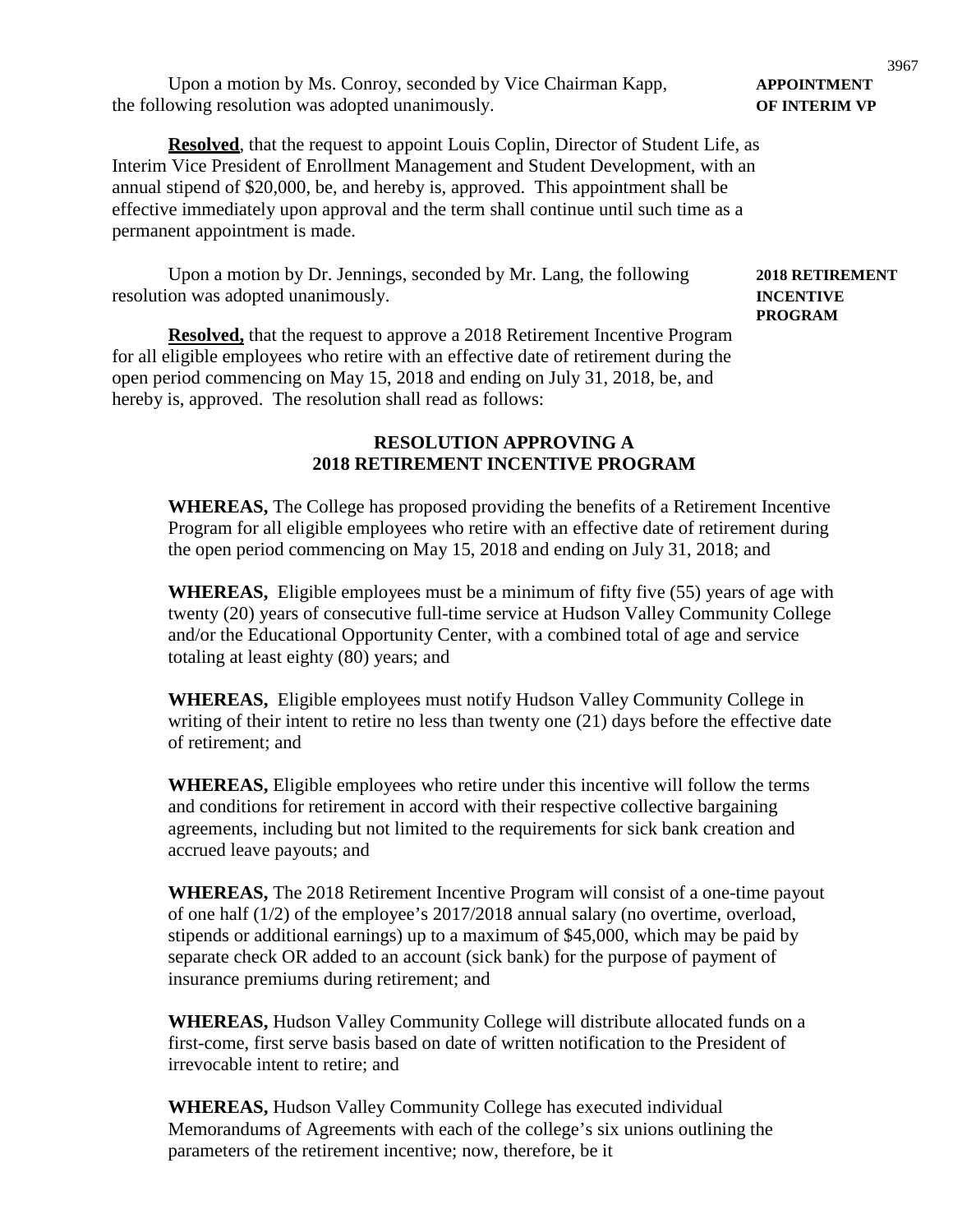**RESOLVED**, that the request for the approval of the Retirement Incentive Program commencing on May 15, 2018 and ending on July 31, 2018, and detailed above, is approved.

Upon a motion by Mr. Savasta, seconded by Vice Chairman Kapp, **2018-2021** the following resolution was adopted unanimously. **NIEU**

**MEMORANDUM OF**

**Resolved,** that the request to approve a memorandum of agreement **AGREEMENT** with the Hudson Valley Community College Non-Instructional Employees Union for the term September 1, 2018 through August 31, 2021, be, and hereby is, approved, as follows:

#### **RESOLUTION AUTHORIZING THE APPROVAL OF A MEMORANDUM OF AGREEMENT WITH THE HUDSON VALLEY COMMUNITY COLLEGE NON-INSTRUCTIONAL EMPLOYEES UNION FOR THE TERM SEPTEMBER 1, 2018 THROUGH AUGUST 31, 2021**

**WHEREAS,** the College's negotiating team has reached agreement with the negotiating team of the Non-Instructional Employees Union on wages and other terms and conditions of employment for the period September 1, 2018 through August 31, 2021; and

**WHEREAS,** the membership of the Non-Instructional Employees Union ratified such Memorandum of Agreement on May 18th, 2018, now, therefore, be it

**RESOLVED**, that Hudson Valley Community College Board of Trustees at their meeting of May 22, 2018 approved the Memorandum of Agreement with the Hudson Valley Community College Non-Instructional Employees Union for the term September 1, 2018 through August 31, 2021.

| Upon a motion by Mr. Lang, seconded by Dr. Jennings, the following<br>resolution was adopted unanimously.                                                                                                                                                                              | <b>HVCC</b><br>2018-2019<br><b>OPERATING</b>              |
|----------------------------------------------------------------------------------------------------------------------------------------------------------------------------------------------------------------------------------------------------------------------------------------|-----------------------------------------------------------|
| <b>Resolved,</b> that the request for approval of the Hudson Valley<br>Community College Operating Budget for the fiscal year commencing<br>September 1, 2018 and ending August 31, 2019 of \$96,125,049, be, and hereby<br>is, approved.                                              | <b>BUDGET</b>                                             |
| Upon a motion by Mr. Fagan, seconded by Ms. Conroy, the following<br>adopted by a vote of eight in favor (Chairman Kelleher, Vice Chairman Kapp,<br>Ms. Conroy, Mr. Fagan, Dr. Jennings, Mr. Lang, Mr. Pratt, Mr. Savasta),<br>one against (Mr. Zweig), and one absent (Ms. Breselor). | <b>HVCC</b><br>2018-2019 TUITION &<br><b>FEE SCHEDULE</b> |
|                                                                                                                                                                                                                                                                                        |                                                           |

**Resolved,** that the request for approval of the Hudson Valley Community College Tuition and Fee Schedule, for the fiscal year commencing September 1, 2018 and ending August 31, 2019, be, and hereby is, approved, as follows: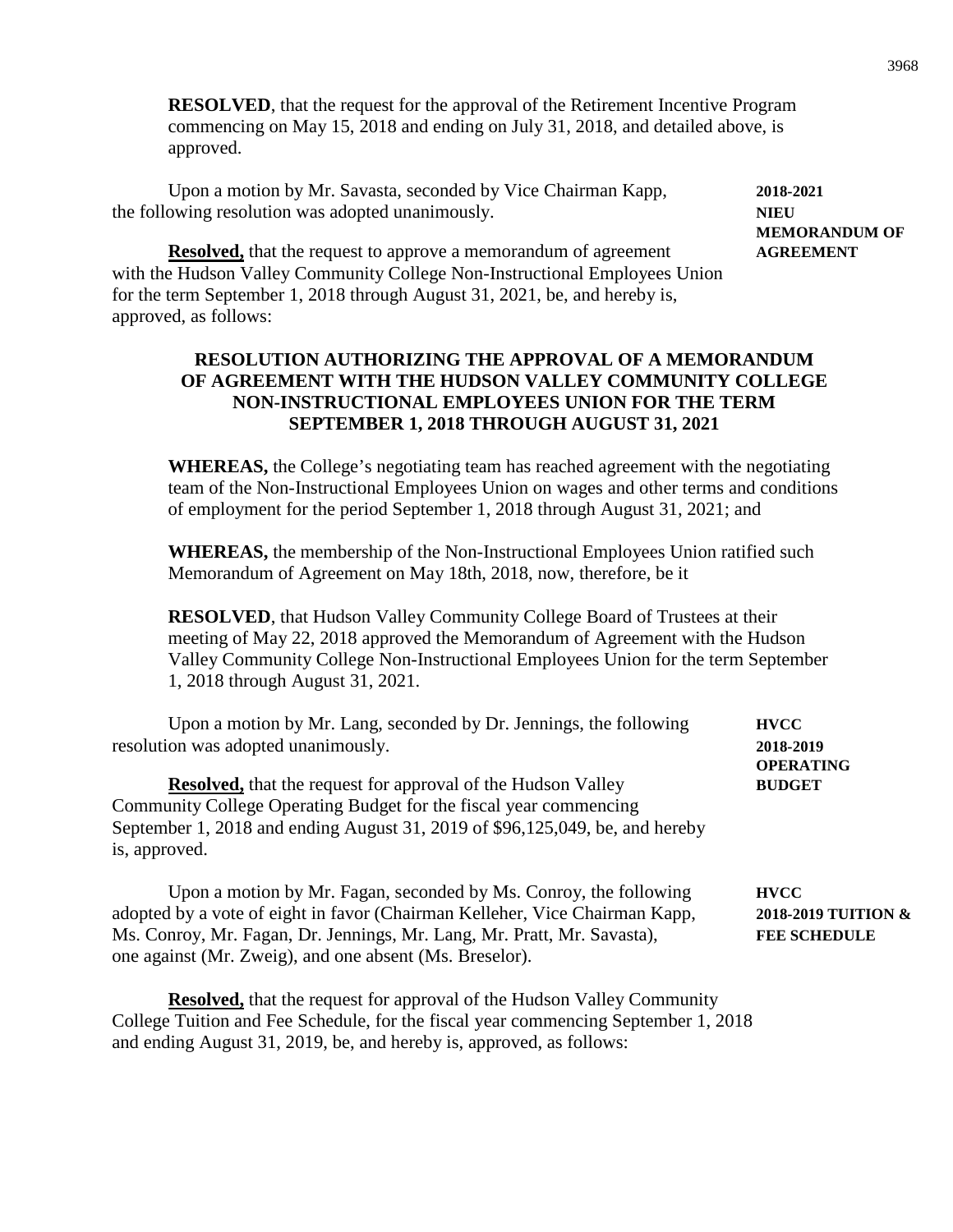#### **HUDSON VALLEY COMMUNITY COLLEGE**

#### **Tuition and Fee Schedule 2018-19**

|                                                  | 2018-19                      |                                |                                                       |
|--------------------------------------------------|------------------------------|--------------------------------|-------------------------------------------------------|
|                                                  | <b>Full-time</b><br>(annual) | Part-time (per<br>credit hour) | <b>Flat Rate per</b><br>student/course/<br>occurrence |
| <b>Resident Tuition</b>                          | \$4,650.00                   | \$194.00                       |                                                       |
| Non-Resident Tuition                             | \$9,300.00                   | \$388.00                       |                                                       |
| Out-of-State Tuition                             | \$11,625.00                  | \$484.00                       |                                                       |
| College in the High School                       |                              | \$65.00                        |                                                       |
| <b>Technology Fee</b>                            | \$600.00                     | \$25.00                        |                                                       |
| Automotive/Autobody Repair Fee                   |                              |                                | up to $$50$                                           |
| Capital Chargeback (out-of-state students)       | \$300.00                     | \$10.00                        |                                                       |
| $CLEP*$                                          |                              |                                | \$25.00                                               |
| Credit by Examination                            |                              | \$55.00                        |                                                       |
| Dental Hygiene Clinic                            |                              |                                | varies                                                |
| Health Facility Fee                              |                              |                                | \$30.00                                               |
| <b>Identification Card Replacement</b>           |                              |                                | \$9.00                                                |
| Lab/Course Fee (including uniforms & tools)      |                              |                                | up to \$1,000                                         |
| Late Fee-Immunization                            |                              |                                | \$25.00                                               |
| Late Registration Fee                            |                              |                                | \$60.00                                               |
| Library Fine                                     |                              |                                | \$3.00                                                |
| Life Experience Evaluation                       |                              | \$50.00                        |                                                       |
| Locker Fee (optional)                            |                              |                                | \$10.00                                               |
| Lost or Damaged Materials (print or audiovisual) |                              |                                | \$70 minimum                                          |
| Parking Fine                                     |                              |                                | varies                                                |
| Placement Fee                                    |                              |                                | \$9.50                                                |
| Records & Activities Fee                         | \$165.00                     | \$13.75                        |                                                       |
| Return Check Fee                                 |                              |                                | \$20.00                                               |
| <b>Study Abroad Application</b>                  |                              |                                | \$200.00                                              |
| Transcript Fee (fax)                             |                              |                                | \$10.00                                               |
| Tuition Deposit (non-refundable)                 |                              |                                | \$50.00                                               |
| Tuition Payment Plan Fee**                       |                              |                                | \$0.00                                                |
| Vehicle Registration Fee                         | \$86.40                      | \$7.20                         |                                                       |

\*CLEP College Board also charges an additional fee to the student

\*\*HVCC does not charge a fee, the tuition payment plan provider charges a \$50 fee per semester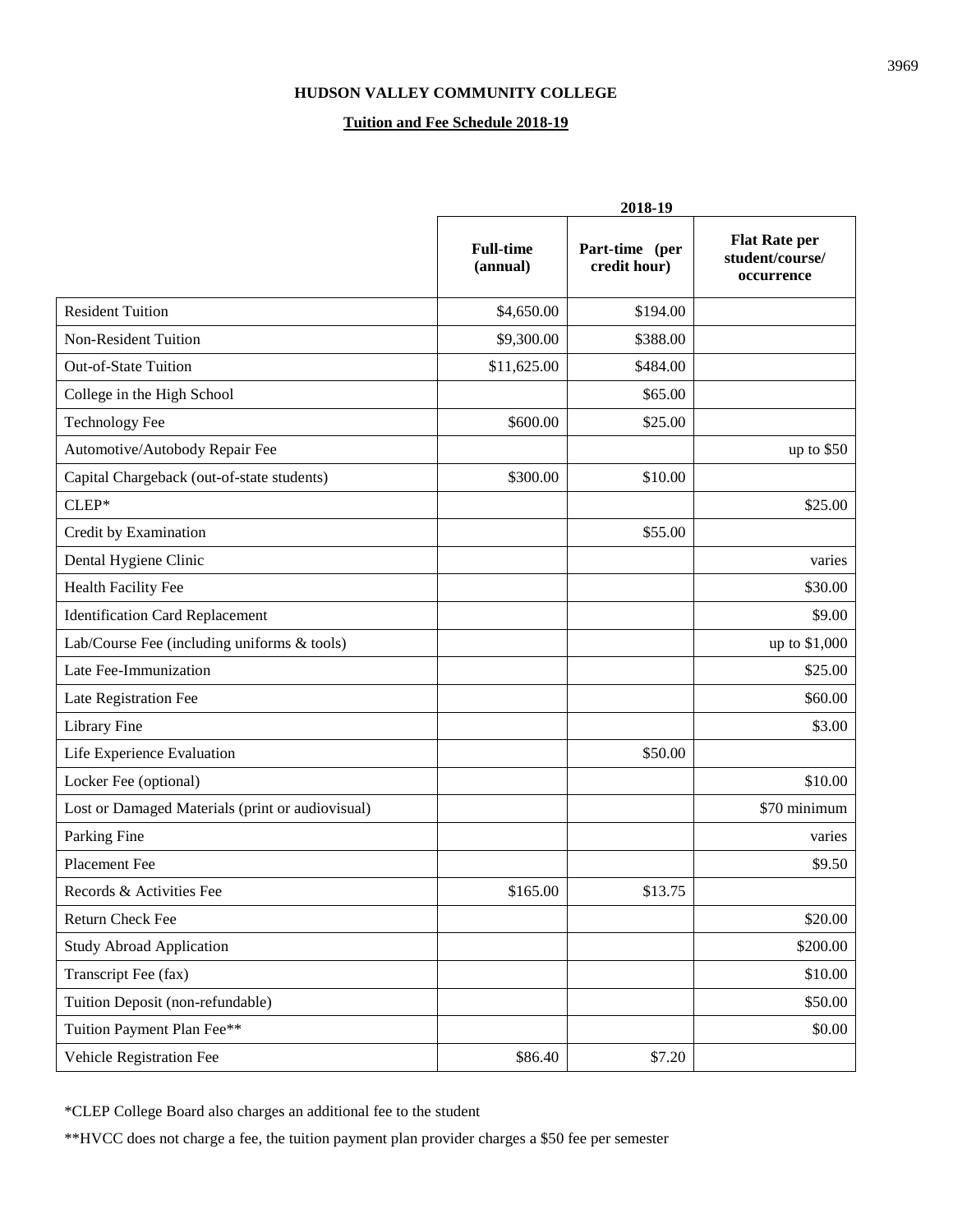Upon a motion by Vice Chairman, seconded by Dr. Jennings, the **CURRICULUM** following resolution was adopted unanimously. **CHANGES**

**Resolved**, that the following curriculum changes, as recommended by the Academic Senate and the President, be, and hereby are, approved, as follows:

#### **1. Change in Degree Format and Requirements:**

*A. Accelerated Nursing Track A.A.S., Summer 2019*

There has been a recent influx of students with existing degrees and/or significant college credit or military experience applying to the Nursing A.A.S. program. We would like to provide these students with an option to complete the program in fewer than the two calendar years currently required.

The Accelerated Nursing Track will be offered as an option for qualified students. Students will be able to complete the Nursing A.A.S. program in 12 months. This is accomplished by utilizing a Summer start and more stringent entrance requirements.

Upon a motion by Mr. Pratt, seconded by Mr. Lang, the following **HVCC FOUNDATION** resolution was adopted unanimously. **2018-19 OPERATING**

**Resolved**, that the request for approval of the 2018/2019 Hudson Valley Community College Foundation operating budget, totaling \$2,692,290 in revenues and \$1,720,400 in expenditures, as recommended by the Foundation Board of Directors on May 9, 2018, be, and hereby is, approved.

Upon unanimous motion and vote, the following resolution was adopted. **HVCC FOUNDATION** 

**Resolved**, that the request to name the Student Leadership Center in the **DREW MATONAK** Siek Campus Center as the Drew Matonak Leadership Center, as recommended **LEADERSHIP** by the Foundation Board of Directors on May 9, 2018, be, and hereby is, approved, **CENTER** as follows:

#### **RESOLUTION AND RECOMMENDATION OF THE BOARD OF DIRECTORS OF HUDSON VALLEY COMMUNITY COLLEGE FOUNDATION, INC.**

**WHEREAS,** Andrew J. Matonak, Ed.D., served as sixth president of Hudson Valley Community College for 13 years from 2005-2018; and is known simply as Drew;

**WHEREAS,** President Drew Matonak introduced a wide variety of new student support services, including the Center for Academic Engagement, Marvin Library Learning Commons, Wellness Center and free CDTA transportation; and

**WHEREAS,** through his volunteer service on numerous boards and committees, he has championed the crucial role education plays at all levels in building a healthy regional economy and sustaining quality of life for all members of our community; and

**BUDGET**

**ROOM NAMING—**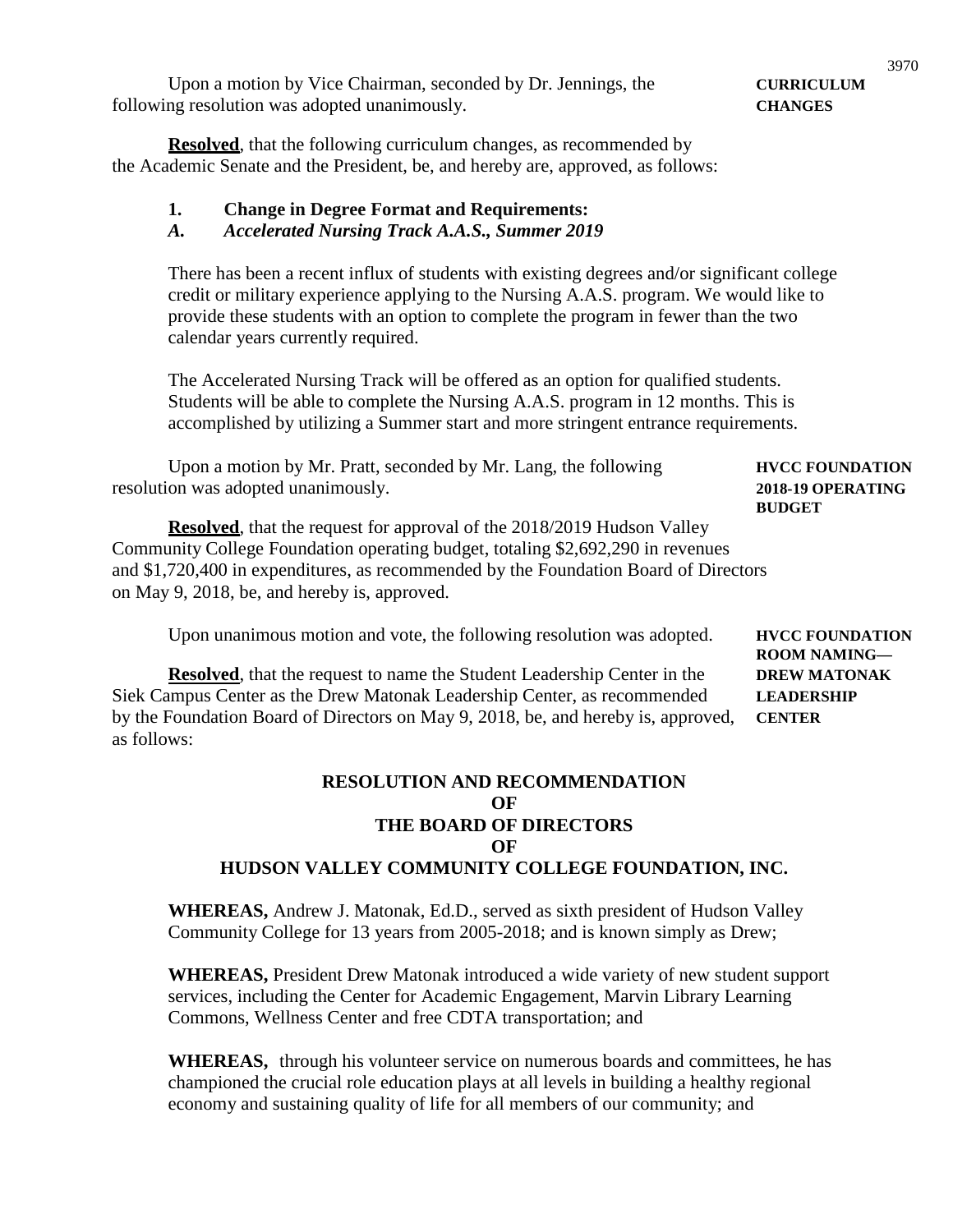**WHEREAS,** President Drew Matonak will retire as president of Hudson Valley Community College as of August 2018;

**WHEREAS,** The Board of Directors hereby recommends on behalf of the Student Senate as a gift from the class of 2018 who wish to name the new student leadership center in the Siek Campus Center in his honor, the *Drew Matonak Leadership Center*  recognizing President Drew Matonak's extraordinary commitment to student life and leadership;

**WHEREAS,** We will continue the vision and qualities of teaching strong student leadership for the benefit of the HVCC community.

**NOW, THEREFORE, BE IT RESOLVED,** that the plaque shall read as follows:

#### *Drew Matonak Leadership Center*

Andrew J. Matonak, Ed.D. served as president of Hudson Valley Community College from 2005-2018. Named in his honor, this meeting space recognizes Drew's extraordinary commitment to student life and leadership. A Gift from the Class of 2018

**BE IT FURTHER RESOLVED,** that this recommendation shall be transmitted to the college's Board of Trustees for their similar consideration and approval.

Upon a motion by Mr. Fagan, seconded by Vice Chairman Kapp, **CAPITAL** the following resolution was adopted unanimously. **CONSTRUCTION—**

**Resolved,** that the request for approval of the award of contract for **RENOVATION** for design services and construction services in the amount of \$75,500 to Envision Architects, for the renovation of the nursing labs, renovation in Braham Hall, and the Science Center, for the capital project entitled "Science Center and Related Building Renovations," be, and hereby is, approved.

#### **INFORMATION ITEMS INFORMATION**

The following information items were noted: **ITEMS**

#### **A. 2018/2019 COLLEGE FACULTY PROMOTIONS**

Faculty recommended for promotion effective September 1, 2018 are outlined below and written recommendations of the Vice President for Academic Affairs, Deans and Department Chairpersons at the College are available upon request.

| <b>Assistant Professor to Associate Professor - \$2,000 Adjustment</b> |
|------------------------------------------------------------------------|
|------------------------------------------------------------------------|

| Ryan Bakes | Learning Assistance Center and Testing Office |
|------------|-----------------------------------------------|
| Linda Lim  | Mathematics and Engineering Science           |

|  | Associate Professor to Full Professor - \$2,500 Adjustment |
|--|------------------------------------------------------------|
|  |                                                            |

| <b>Beth Ernest</b>    | Mathematics and Engineering Science     |
|-----------------------|-----------------------------------------|
| Sue Grayson           | Library                                 |
| Scott Hathaway        | Fine Arts, Theatre Arts & Digital Media |
| <b>Greg Sausville</b> | History, Philosophy & Social Sciences   |

**FACILITIES**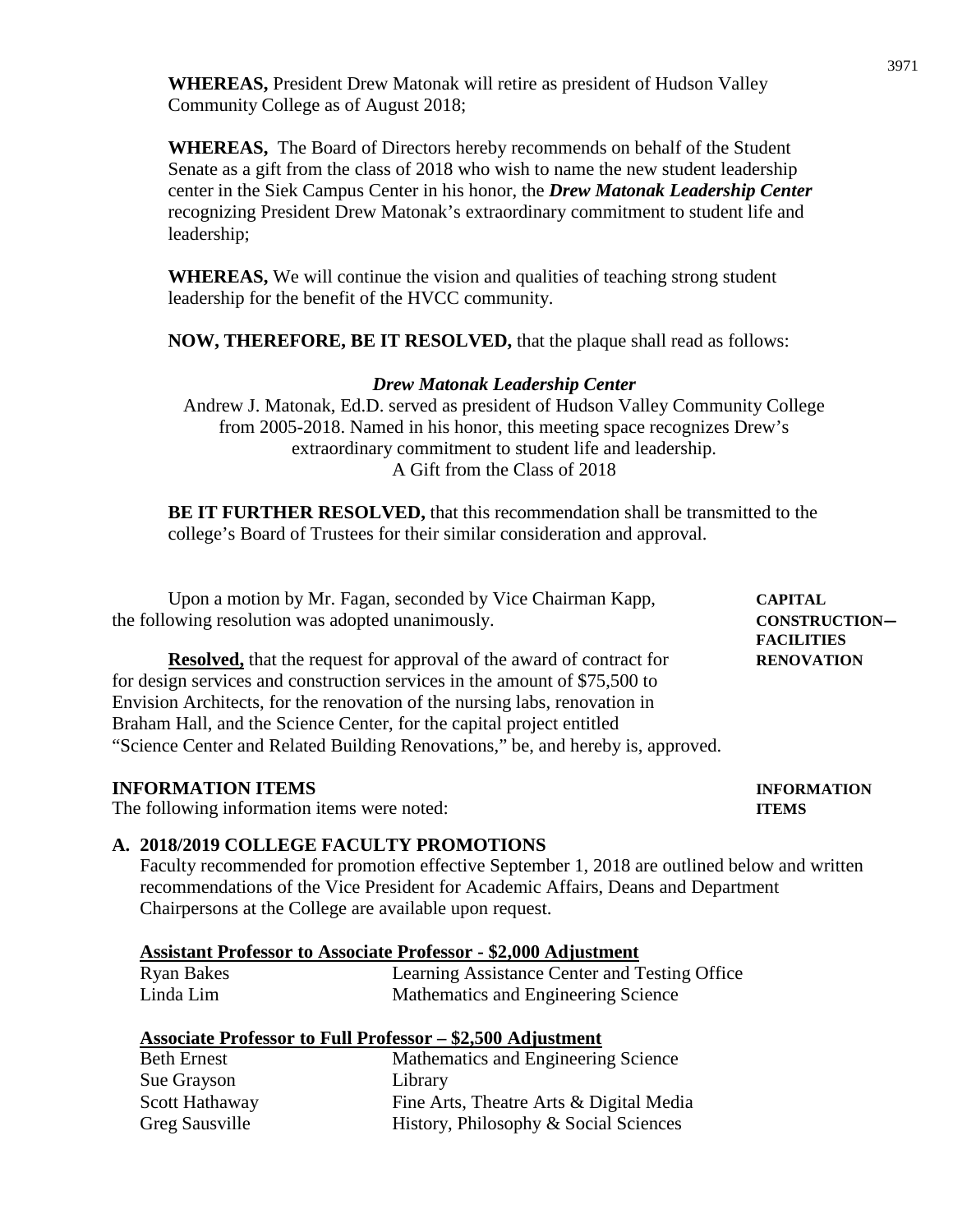| <b>B. FULL-TIME FACULTY</b><br>1. School of Engineering and Industrial Technologies                                                                                                            |               |
|------------------------------------------------------------------------------------------------------------------------------------------------------------------------------------------------|---------------|
| Jimmy Li, Instructor,<br>Civil, Construction, Industrial & Mechanical Technologies,<br>f/t appt., eff $8/27/18$                                                                                | \$48,981/yr   |
| C. FULL-TIME NON-TEACHING PROFESSIONAL<br>1. Academic Affairs<br>Kimberly Williams, Advising Specialist,<br>Workforce Development,<br>f/t appt., eff. $5/1/18$ or thereafter                   | \$40,100/yr   |
| D. PART-TIME FACULTY<br>1. Academic Affairs<br>Michael Sellitti, Instructor,<br>Workforce Development,<br>p/t appt., eff. 5/7/18                                                               | \$74.20/hr    |
| 2. School of Liberal Arts and Sciences<br>Melody Ann Kearney, Instructor,<br>Mathematics and Engineering Science (shelf),<br>$p/t$ appt., eff. $4/30/18$ or thereafter                         | $$1,113$ /sch |
| Michael Muscato, Instructor,<br>Mathematics and Engineering Science (shelf),<br>$p/t$ appt., eff. $4/30/18$ or thereafter                                                                      | $$1,113$ /sch |
| Janis Robare, Instructor,<br>Mathematics and Engineering Science (shelf),<br>$p/t$ appt., eff. $4/30/18$ or thereafter                                                                         | $$1,113$ /sch |
| 3. Schools of Business and Engineering and Industrial Technologies<br>Joseph Gaspary, Instructor,<br>Computing and Information Sciences,<br>p/t appt., eff. 9/1/18                             | $$1,113$ /sch |
| Matt Gleason, Instructor,<br>Building Systems Technology,<br>$p/t$ appt., eff. $8/27/18$                                                                                                       | $$1,113$ /sch |
| E. PART-TIME NON-TEACHING PROFESSIONALS<br>1. Academic Affairs<br>Jennifer Acker, P/T Technical Assistant,<br>Enrollment Management and Retention,<br>$p/t$ appt., eff. $5/7/18$ or thereafter | \$29.33/hr    |
| 2. Enrollment Management and Student Development<br>James Bowles, Assistant Cross Country Coach,<br>Intercollegiate Athletics,<br>p/t appt., eff. 5/31/18                                      | \$1,500/yr    |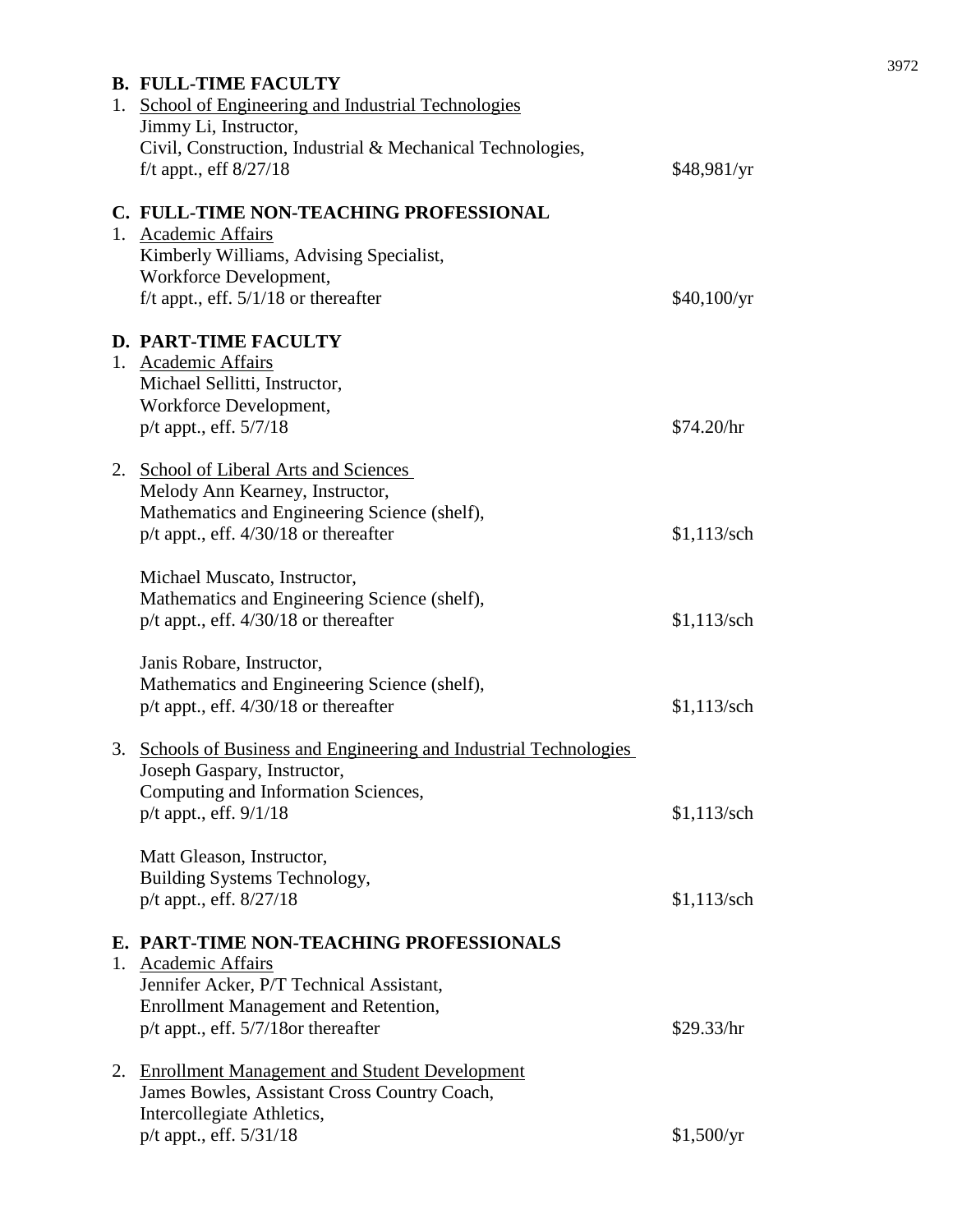#### **F. NON-INSTRUCTIONAL EMPLOYEES/CLASSIFIED STAFF**

1. Administration and Finance Susan Rooney, Principal Account Clerk, Physical Plant,  $f/t$  appt., eff.  $5/9/18$  or thereafter \$19.1439/hr

#### **G. RESIGNATION**

1. Charlese Cioppa, Manager of Development and Functional Support, Information Technology Services, eff. 5/25/18

#### **H. RETIREMENTS**

- 1. Barbara Dagastine, Professor, Nursing, eff. 5/16/18
- 2. Christoper Dennis, Professor, Civil, Construction, Industrial and Mechanical Technologies, eff. 7/16/18
- 3. Susan Gallagher, Director of Distance Learning, Academic Affairs, eff. 7/30/18
- 4. Christine Helwig, Dean of Educational Outreach and Academic Services, eff. 7/27/18
- 5. Marilyn Kuhn, Campus Security Officer, Public Safety, eff. 4/27/18
- 6. Robert Matthews, Professor/Faculty Librarian, Library, eff. 7/30/18
- 7. Roy Pompey, Coordinator of Collegiate Academic Support Program, Learning Assistance Center and Testing Office, eff. 7/30/18
- 8. Robert Racette, Director of Instructional Technologies and Viking Video Technologies, eff. 7/6/18
- 9. Thomas Ruby, Custodial Worker, Physical Plant, eff. 5/16/18
- 10. Dorothy Scanlon, Custodial Worker, Physical Plant, eff. 6/4/18
- 11. Terry Scanlon, Custodial Worker, Physical Plant, eff. 6/4/18
- 12. Susan Stiner, Assistant Professor, Biology, Chemistry and Physics, eff. 7/30/18
- 13. Cheryl Trantham, Senior Account Clerk, Library, eff. 7/10/18
- 14. Jean Widman, Custodial Worker, Physical Plant, eff. 6/29/18

### **I. ADVISORY COMMITTEE APPOINTMENTS**

- 1. Computing and Information Sciences Daniel Shyne, Chief Information Officer, Center for Disability Services
- 2. Dental Hygiene Christopher Walsh, D.D.S.
- 3. Human Services and Chemical Dependency Counseling Craig Stratton, MS, CASAC, Albany County Drug Treatment Court—Case Manager
- 4. Mechanical Engineering Technology Joseph Calsolaro, Mechanical Engineer

### **J. HVCC MONTHLY FINANCIAL REPORTS**

- 1. Current Unrestricted Fund Revenues & Expenditures, period ending 4/30/18
- 2. 2017-2018 Fiscal Year Operating Budget, Current Year Enrollment, as of 4/30/18

### **K. FSA MONTHLY FINANCIAL REPORTS**

1. FSA Financial Reports, period ending 4/30/18